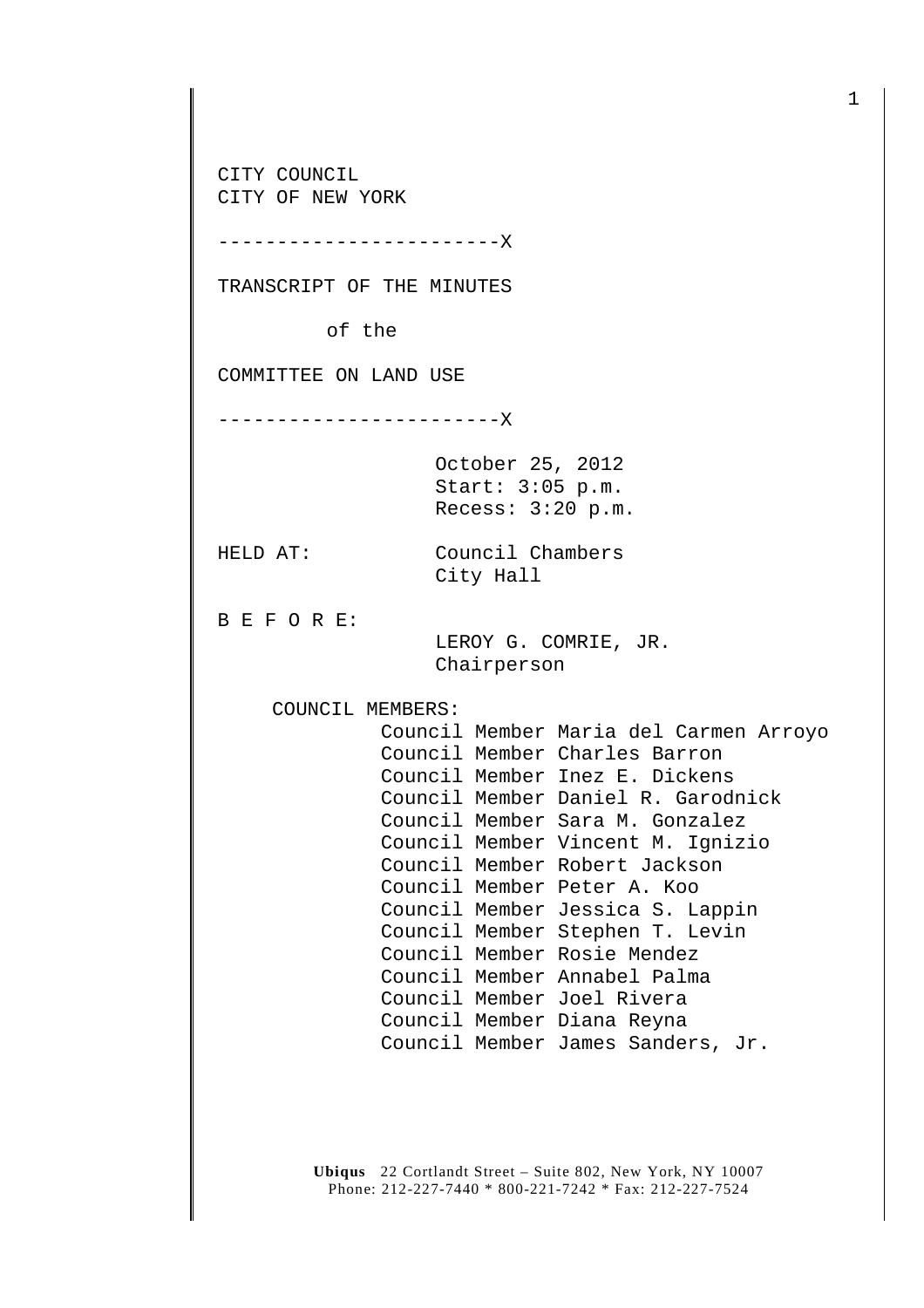## A P P E A R A N C E S

COUNCIL MEMBERS:

| Council Member James Vacca         |  |
|------------------------------------|--|
| Council Member Albert Vann         |  |
| Council Member Mark S. Weprin      |  |
| Council Member Jumaane D. Williams |  |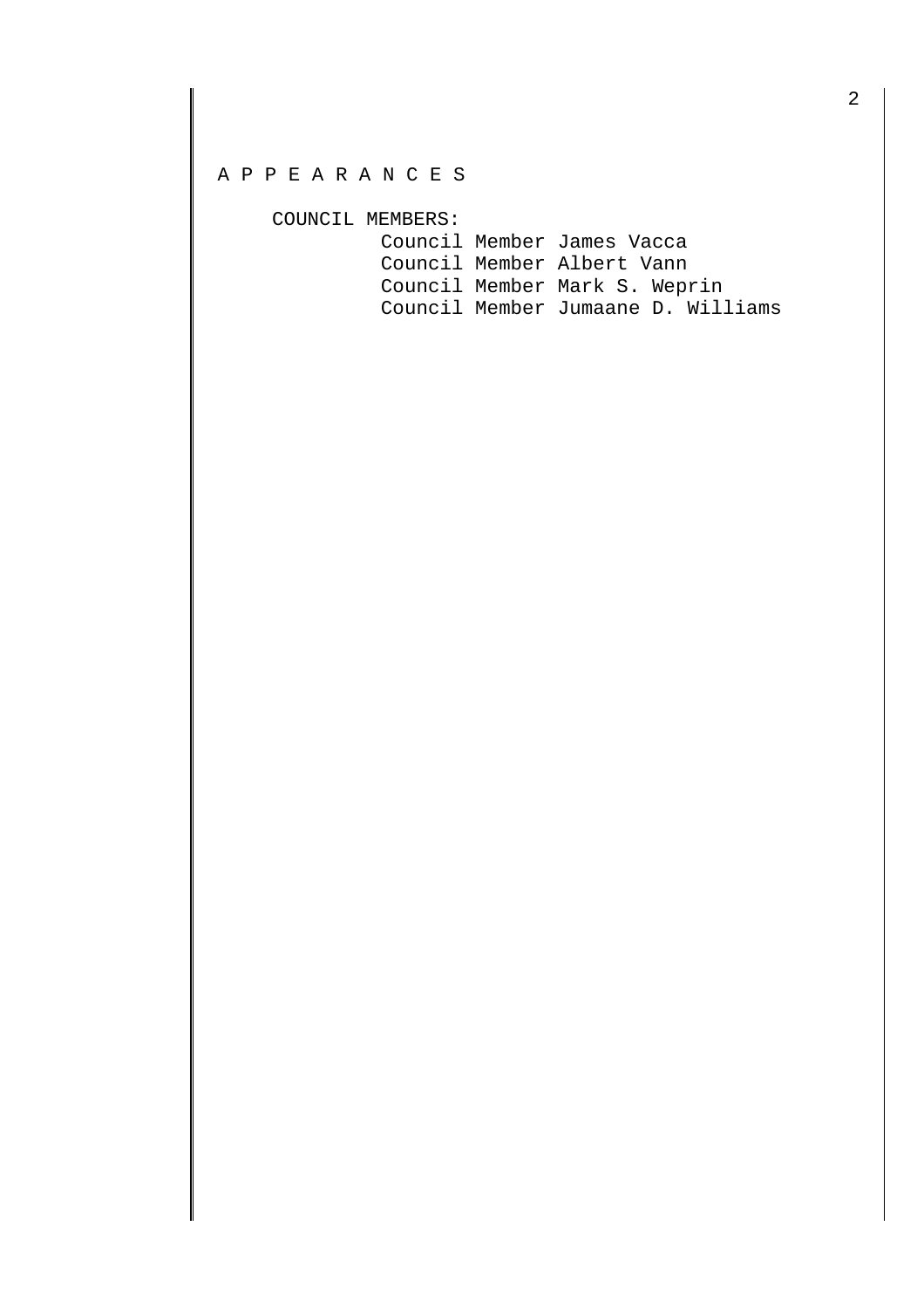A P P E A R A N C E S (CONTINUED)

None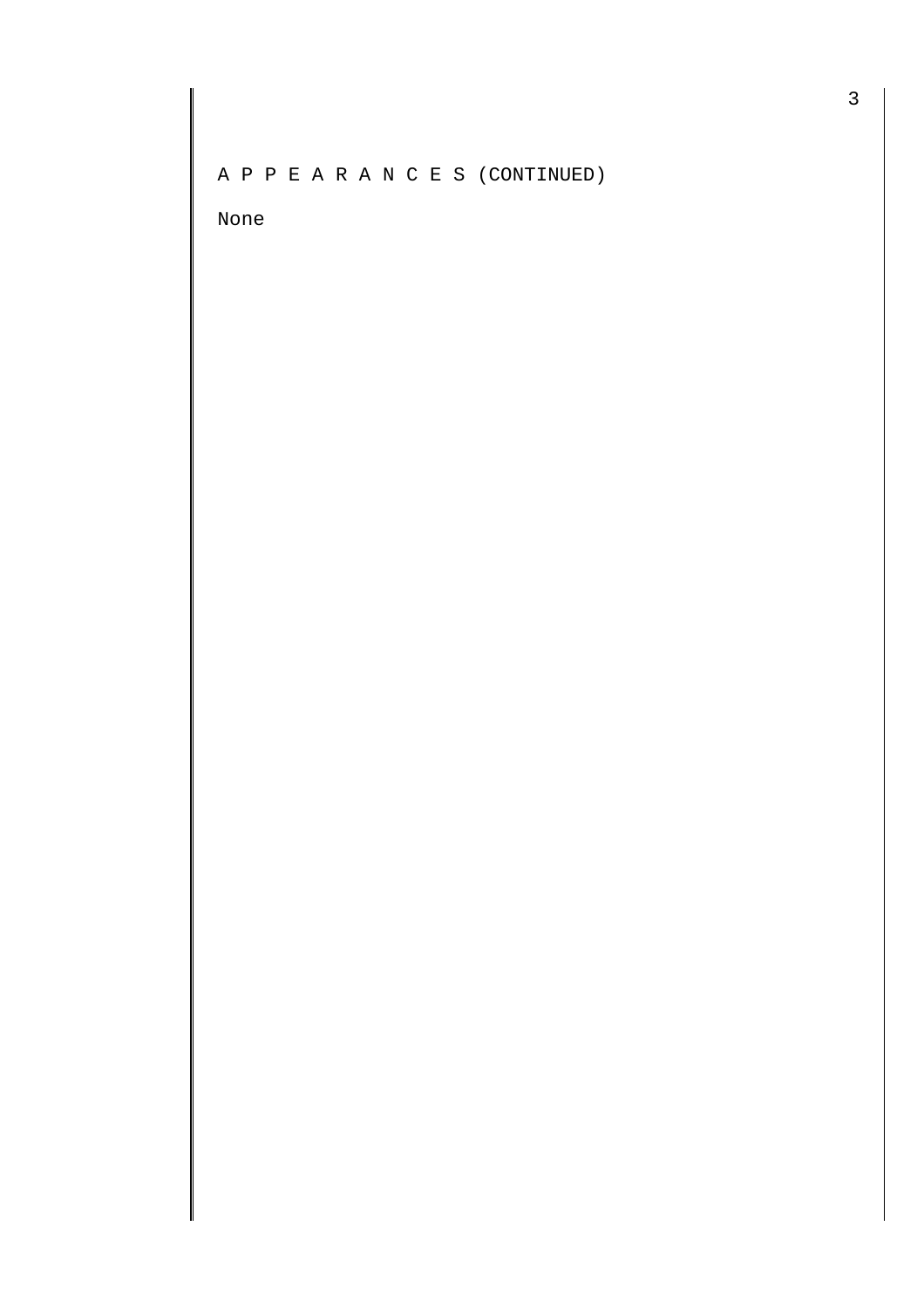| $\mathbf 1$    | 4<br>COMMITTEE ON LAND USE                         |
|----------------|----------------------------------------------------|
| $\overline{a}$ | [gavel]                                            |
| $\mathfrak{Z}$ | CHAIRPERSON COMRIE: Okay, we're                    |
| 4              | going to start the Land Use Committee meeting, for |
| 5              | Thursday, October 25th. We're joined by Council    |
| 6              | Member Vacca, Arroyo, Levin, Lappin, Gonzalez,     |
| 7              | Reyna, Rivera, Peter Koo, Vinnie Ignizio, Al Vann, |
| 8              | James Sanders, Al Vann, James Sanders and Inez     |
| $\mathsf 9$    | Dickens, Rosie Mendez. [background comment] I      |
| 10             | said Sara Gonzalez. I think we have a quorum. We   |
| 11             | are waiting on a couple of other members to come   |
| 12             | down, we have some items on the Land Use           |
| 13             | Committee. Number one is a item in Council Member  |
| 14             | Chin's district, Manhattan Community Board 12,     |
| 15             | Land Use No. 708, Item No. 20135026 TCM, being     |
| 16             | voted with modifications for, to establish a       |
| 17             | sidewalk café at 19 Kenmare Street, known as       |
| 18             | Juicerie. The next item is regarding the Chelsea   |
| 19             | Market, that's Land Use Items No. 710 and 711,     |
| 20             | which are related. I'm sorry, I just need to put   |
| 21             | this on the record, so if we can have a little     |
| 22             | quiet while it's going on. It's a Manhattan        |
| 23             | Community Board 4, Chelsea Market, and in Speaker  |
| 24             | Quinn's district, Land Use Nos. N 120142 ZRM and   |
| 25             | 120143 ZMM, and this is the land use applications  |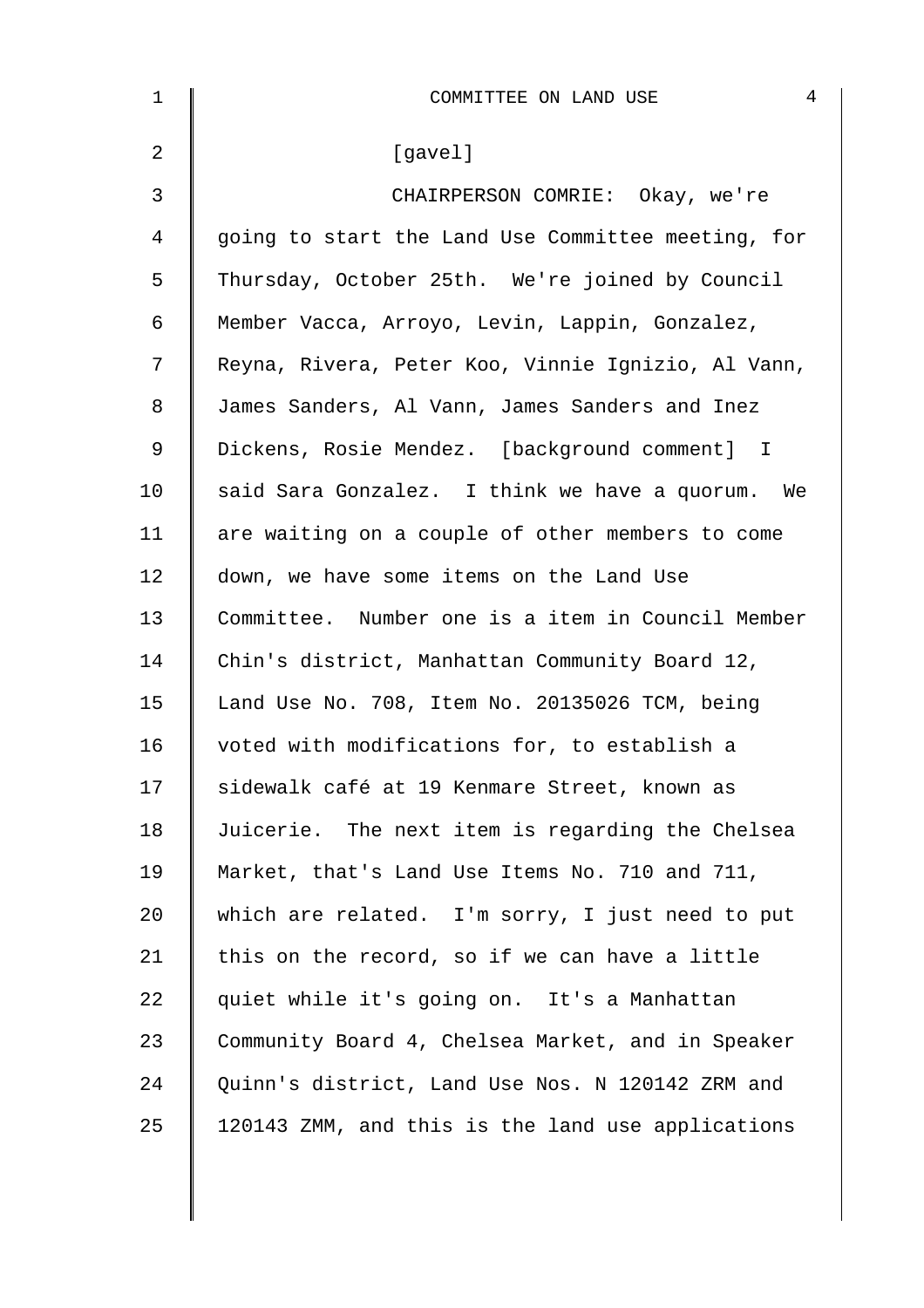| $\mathbf 1$    | 5<br>COMMITTEE ON LAND USE                         |
|----------------|----------------------------------------------------|
| $\overline{2}$ | regarding Chelsea Market, in Community Board 4.    |
| 3              | The Land Use Items No. 715 and 716 are related. I  |
| $\overline{4}$ | want to say that Chelsea Market is being voted     |
| 5              | with modifications; Juicerie is being voted with   |
| 6              | modifications; the West Harlem Rezoning and Text   |
| 7              | Amendment, Land Use Items No. 715 and 716 which    |
| 8              | are related, are being voted with modifications.   |
| $\mathsf 9$    | It's Item No. C 120309 ZMM, for the West Harlem    |
| 10             | Rezoning, in Council Member Jackson's district.    |
| 11             | Community Board 9. And then Item No., Item No. N   |
| 12             | 120310 ZRM is the Land Use 716, West Harlem, which |
| 13             | is being voted with amendments. We have a special  |
| 14             | permit zoning regulation to modify a six story     |
| 15             | building at 54 Greene Street, Land Use No. 722, in |
| 16             | Council Member Chin's district, in Community Board |
| 17             | 2, Item No. C 090002 ZSM. And then finally we      |
| 18             | have a, to establish a unenclosed sidewalk café at |
| 19             | 34-1-9 30th Avenue, known at the Bar 30 Lounge in  |
| 20             | Council Member Vallone's district, Queens          |
| 21             | Community Board 1 is a motion to file pursuant to  |
| 22             | withdrawal, Item No. 20125755 TCQ, to withdraw     |
| 23             | that item. Everything was vetted in the            |
| 24             | subcommittees, fully vetted during the             |
| 25             | subcommittees and during hearings. I recommend a   |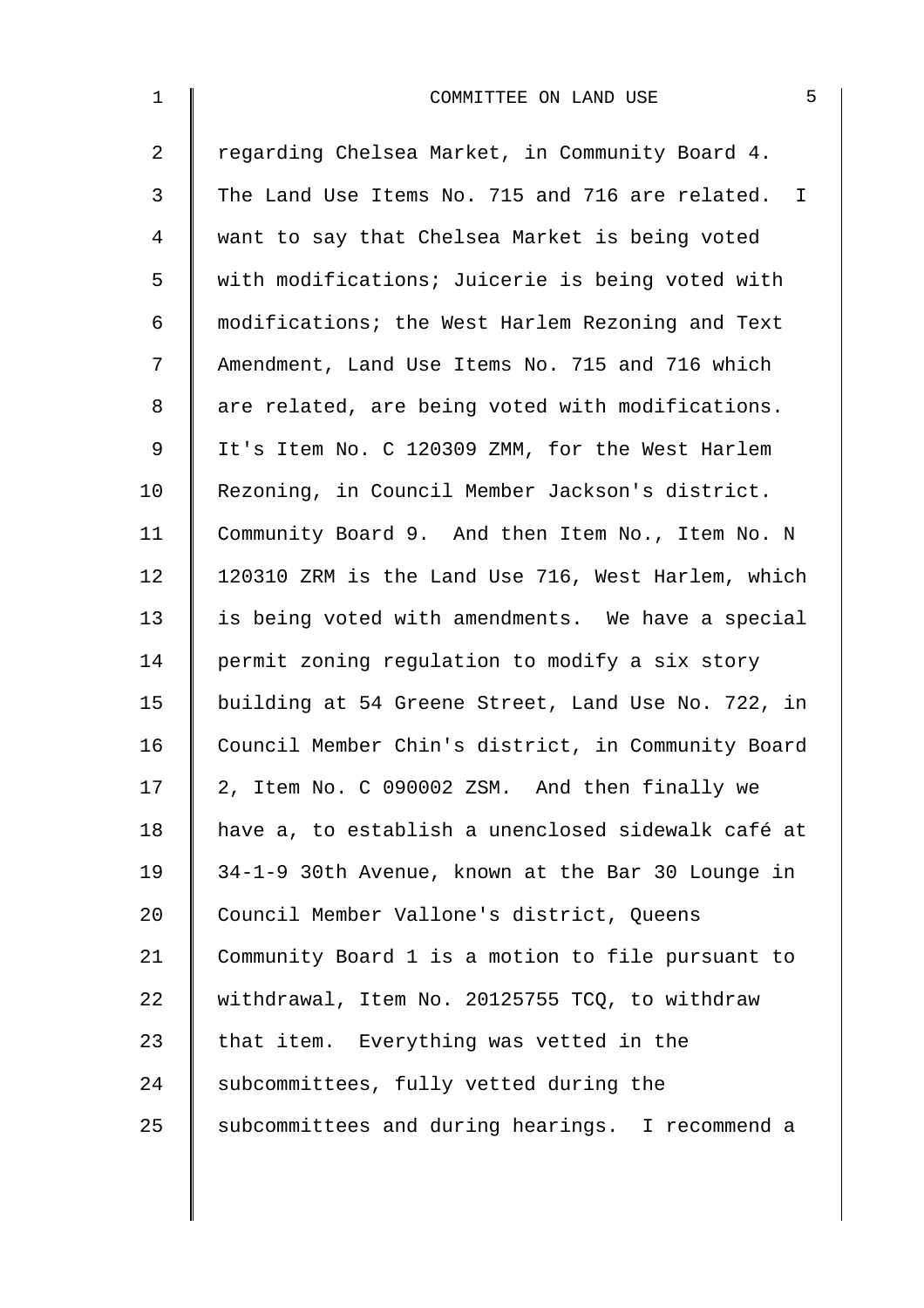| $\mathbf 1$ | 6<br>COMMITTEE ON LAND USE                         |
|-------------|----------------------------------------------------|
| 2           | yes vote on all items, reminding you that the      |
| 3           | items Land Use No. 723 is an item to withdraw the  |
| 4           | Bar 30 Lounge from consideration. With that, I     |
| 5           | would ask the clerk to call the roll and I         |
| 6           | recommend an aye vote on all items on today's Land |
| 7           | Use calendar.                                      |
| 8           | CLERK: William Martin, Committee                   |
| 9           | Clerk. Roll call vote, Committee on Land Use.      |
| 10          | Council Member Comrie.                             |
| 11          | CHAIRPERSON COMRIE: Aye.                           |
| 12          | CLERK: Rivera.                                     |
| 13          | COUNCIL MEMBER RIVERA: [off mic] I                 |
| 14          | vote aye.                                          |
| 15          | CHAIRPERSON COMRIE: Council Member                 |
| 16          | Levin.                                             |
| 17          | COUNCIL MEMBER LEVIN: [off mic]                    |
| 18          | Aye on all.                                        |
| 19          | CLERK: Council Member Levin.                       |
| 20          | COUNCIL MEMBER LEVIN: [off mic]                    |
| 21          | Aye on all.                                        |
| 22          | CLERK: Reyna.                                      |
| 23          | COUNCIL MEMBER REYNA: [off mic]                    |
| 24          | Aye on all.                                        |
| 25          | CLERK: Sanders.                                    |
|             |                                                    |
|             |                                                    |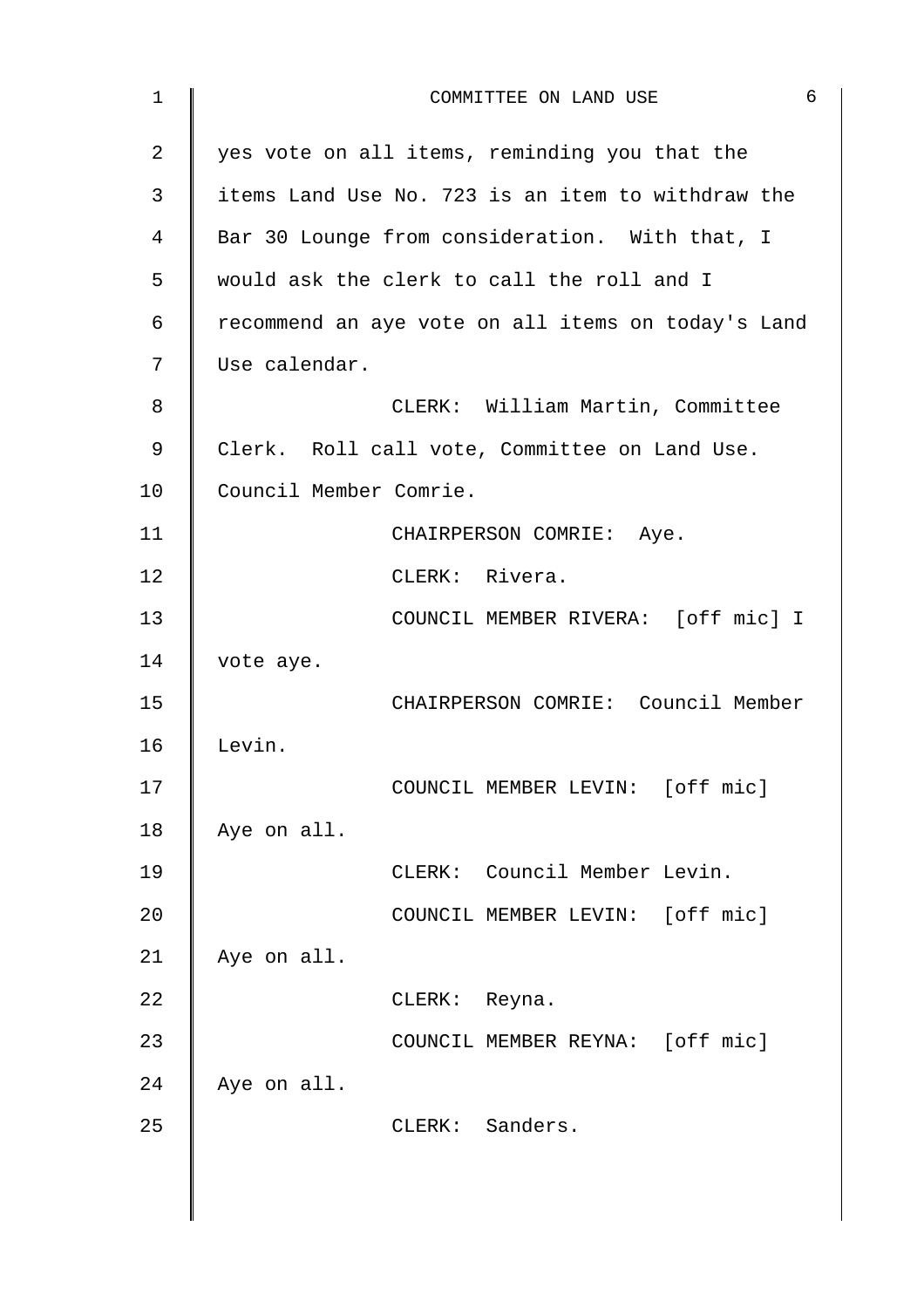| $\mathbf 1$    |                     |                | 7<br>COMMITTEE ON LAND USE         |
|----------------|---------------------|----------------|------------------------------------|
| $\overline{2}$ |                     |                | COUNCIL MEMBER SANDERS: Aye on     |
| $\mathfrak{Z}$ | all.                |                |                                    |
| 4              |                     | CLERK: Vann.   |                                    |
| 5              |                     |                | COUNCIL MEMBER VANN: Aye.          |
| 6              |                     |                | CLERK: Gonzalez.                   |
| 7              |                     |                | COUNCIL MEMBER GONZALEZ: [off mic] |
| 8              | Aye on all.         |                |                                    |
| 9              |                     | CLERK: Palma.  |                                    |
| 10             |                     |                | COUNCIL MEMBER PALMA: [off mic]    |
| 11             | Aye.                |                |                                    |
| 12             |                     | CLERK: Arroyo. |                                    |
| 13             |                     |                | COUNCIL MEMBER ARROYO: [off mic]   |
| 14             | Aye.                |                |                                    |
| 15             |                     |                | CLERK: Dickens.                    |
| 16             |                     |                | COUNCIL MEMBER DICKENS: Aye.       |
| 17             |                     |                | CLERK: Garodnick.                  |
| 18             |                     |                | COUNCIL MEMBER GARODNICK: [off     |
| 19             | mic] Aye.           |                |                                    |
| 20             |                     | CLERK: Lappin. |                                    |
| 21             |                     |                | COUNCIL MEMBER LAPPIN: [off mic]   |
| 22             | Aye.                |                |                                    |
| 23             |                     | CLERK: Mendez. |                                    |
| 24             |                     |                | COUNCIL MEMBER MENDEZ: [pause,     |
| 25             | response not clear] |                |                                    |
|                |                     |                |                                    |
|                |                     |                |                                    |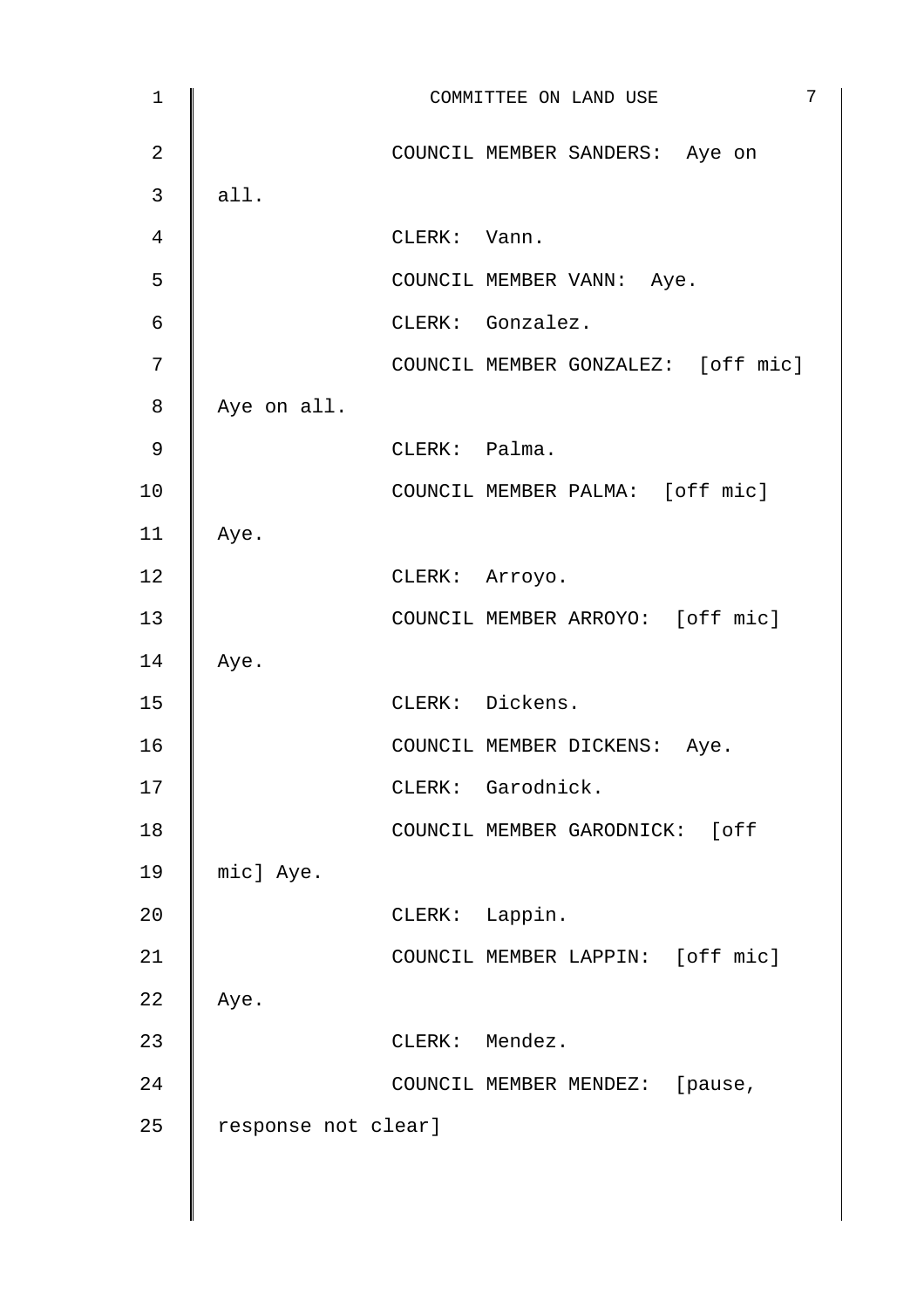| $\mathbf 1$    | 8<br>COMMITTEE ON LAND USE                         |
|----------------|----------------------------------------------------|
| $\overline{2}$ | CLERK: Vacca.                                      |
| 3              | COUNCIL MEMBER VACCA: [off mic]                    |
| 4              | Aye on all.                                        |
| 5              | CHAIRPERSON COMRIE: Members,                       |
| $\epsilon$     | please sign the Committee reports, I'm not sure    |
| 7              | where they are, but you need to sign the Committee |
| 8              | reports.                                           |
| 9              | CLERK: Koo.                                        |
| 10             | COUNCIL MEMBER KOO: I vote aye on                  |
| 11             | all.                                               |
| 12             | CLERK: Weprin.                                     |
| 13             | COUNCIL MEMBER WEPRIN: [off mic]                   |
| 14             | Aye.                                               |
| 15             | CLERK: Williams.                                   |
| 16             | COUNCIL MEMBER WILLIAMS: [pause,                   |
| 17             | background comment]                                |
| 18             | CLERK: Ignizio.                                    |
| 19             | COUNCIL MEMBER IGNIZIO: Aye.                       |
| 20             | CLERK: By a vote of 17 in the                      |
| 21             | affirmative, zero in the negative, no abstentions, |
| 22             | all items have been adopted.                       |
| 23             | COUNCIL MEMBER BARRON: Wait, $-$ -,                |
| 24             | hold, hold, hold on. What you trying to do, man.   |
| 25             | [laughs]                                           |
|                |                                                    |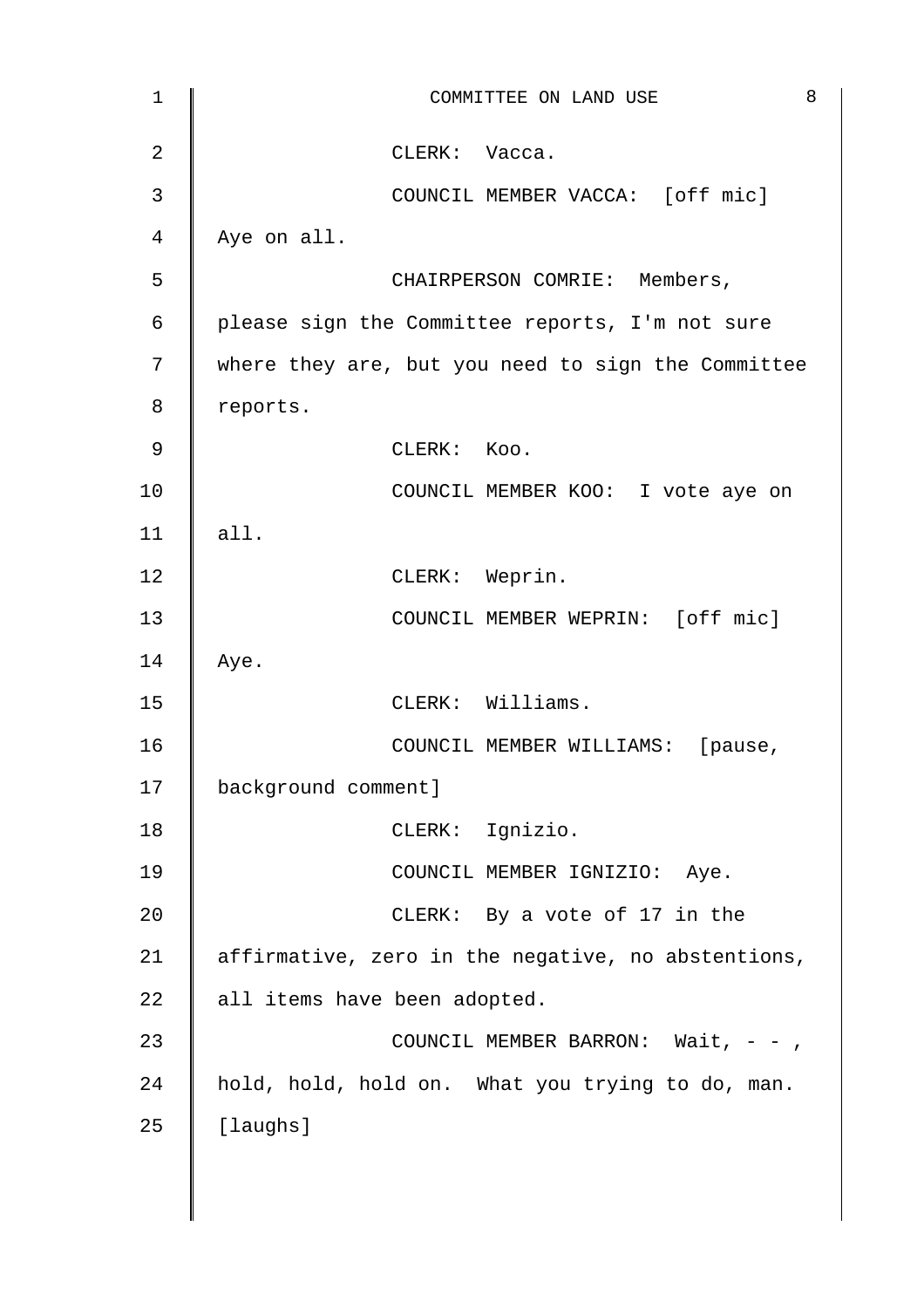| 1  | 9<br>COMMITTEE ON LAND USE                         |
|----|----------------------------------------------------|
| 2  | CLERK: Council Member Barron.                      |
| 3  | COUNCIL MEMBER BARRON: First, may                  |
| 4  | I be excused to explain my vote?                   |
| 5  | CHAIRPERSON COMRIE: Yeah.                          |
| 6  | COUNCIL MEMBER BARRON: I have                      |
| 7  | concerns about two items on the agenda. One is     |
| 8  | the Harlem Rezoning. A lot of the clergy from      |
| 9  | Harlem are very concerned about an ec--a           |
| 10 | commitment to economic development, be a part of   |
| 11 | that. And they felt that that hasn't been          |
| 12 | included in prior rezonings, like the rezoning in  |
| 13 | Harlem, and it had a lot to do [background noise]- |
| 14 |                                                    |
| 15 | CHAIRPERSON COMRIE: Can we have a                  |
| 16 | little quiet, please.                              |
| 17 | COUNCIL MEMBER BARRON: And some of                 |
| 18 | the commitments in the future, in the past, have   |
| 19 | not been done by Columbia University and others.   |
| 20 | So there are people, members of the Harlem         |
| 21 | community, that have concerns about the rezoning,  |
| 22 | without a commitment to economic development. So,  |
| 23 | I'm going to vote no on that item. And as far as   |
| 24 | the Chelsea Market is concerned, that the          |
| 25 | character of the market, the concerns about some   |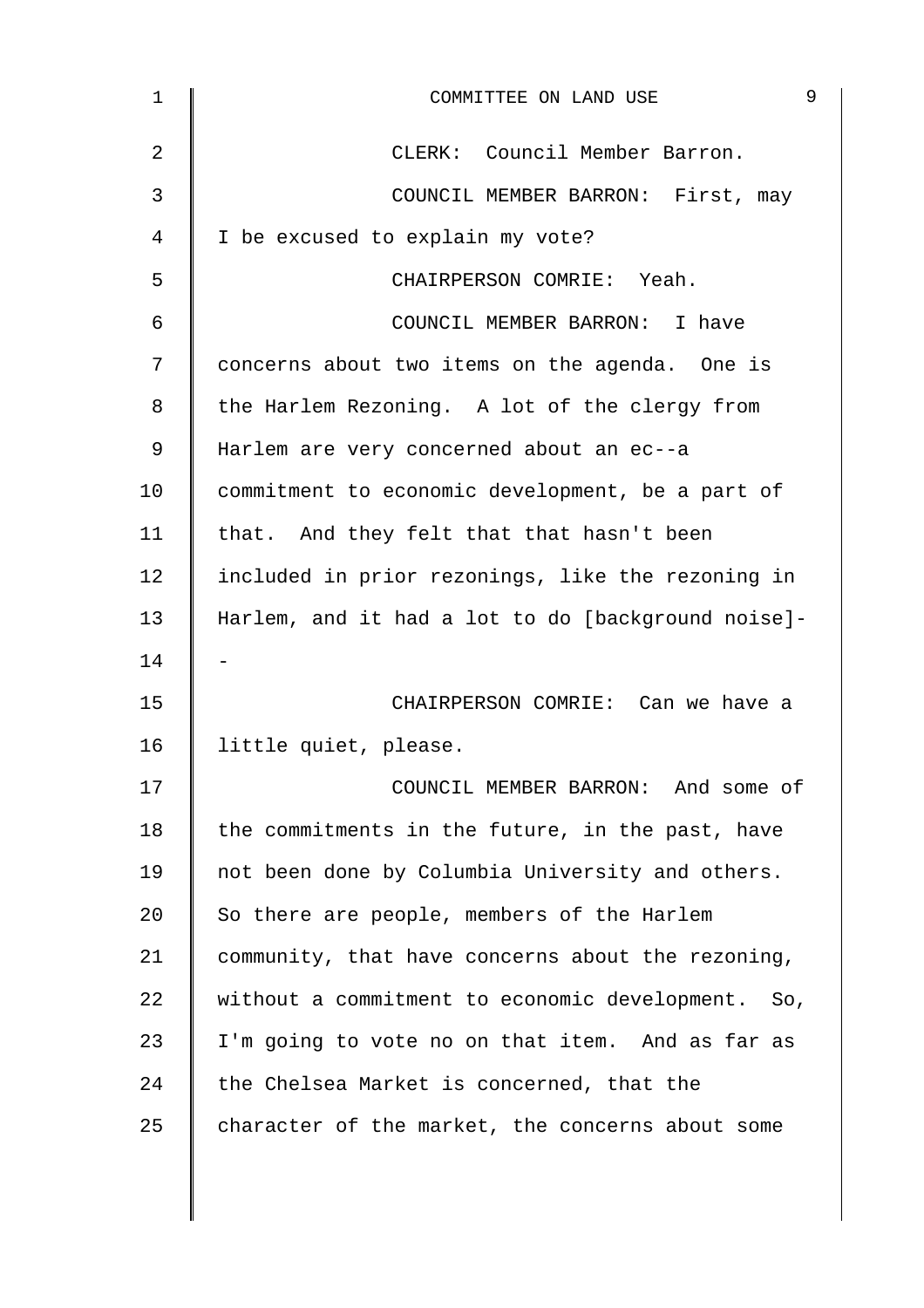| $\mathbf 1$    | 10<br>COMMITTEE ON LAND USE                        |
|----------------|----------------------------------------------------|
| 2              | of the residents, or some of the groups there,     |
| 3              | about the new configuration of it, is not suitable |
| $\overline{4}$ | for traffic congestion's going to be there, some   |
| 5              | are concerned about it, the height, the office     |
| 6              | space and things of that nature, and not listening |
| 7              | to sometimes people in the community and groups    |
| 8              | that have other interests other than profit, other |
| 9              | than office space, has often been overpowered by a |
| 10             | powerful speaker or a powerful City Council. So,   |
| 11             | for that, out of respect for those who resist that |
| 12             | kind of a development, I'm also voting no on the   |
| 13             | Chelsea Market.                                    |
| 14             | CLERK: Jackson.                                    |
| 15             | COUNCIL MEMBER JACKSON: [pause]                    |
| 16             | Thank you. Mr. Chair, may I be excused to explain  |
| 17             | my vote?                                           |
| 18             | CHAIRPERSON COMRIE: No.                            |
| 19             | COUNCIL MEMBER JACKSON: Okay.                      |
| 20             | [laughter] First, let me just say that I           |
| 21             | appreciate all of the work that has been done by   |
| 22             | all, everyone involved, in this particular         |
| 23             | process. More specifically concerning the West     |
| 24             | Harlem Rezoning, which is totally situated in      |
| 25             | Council District 7. Going back from about five     |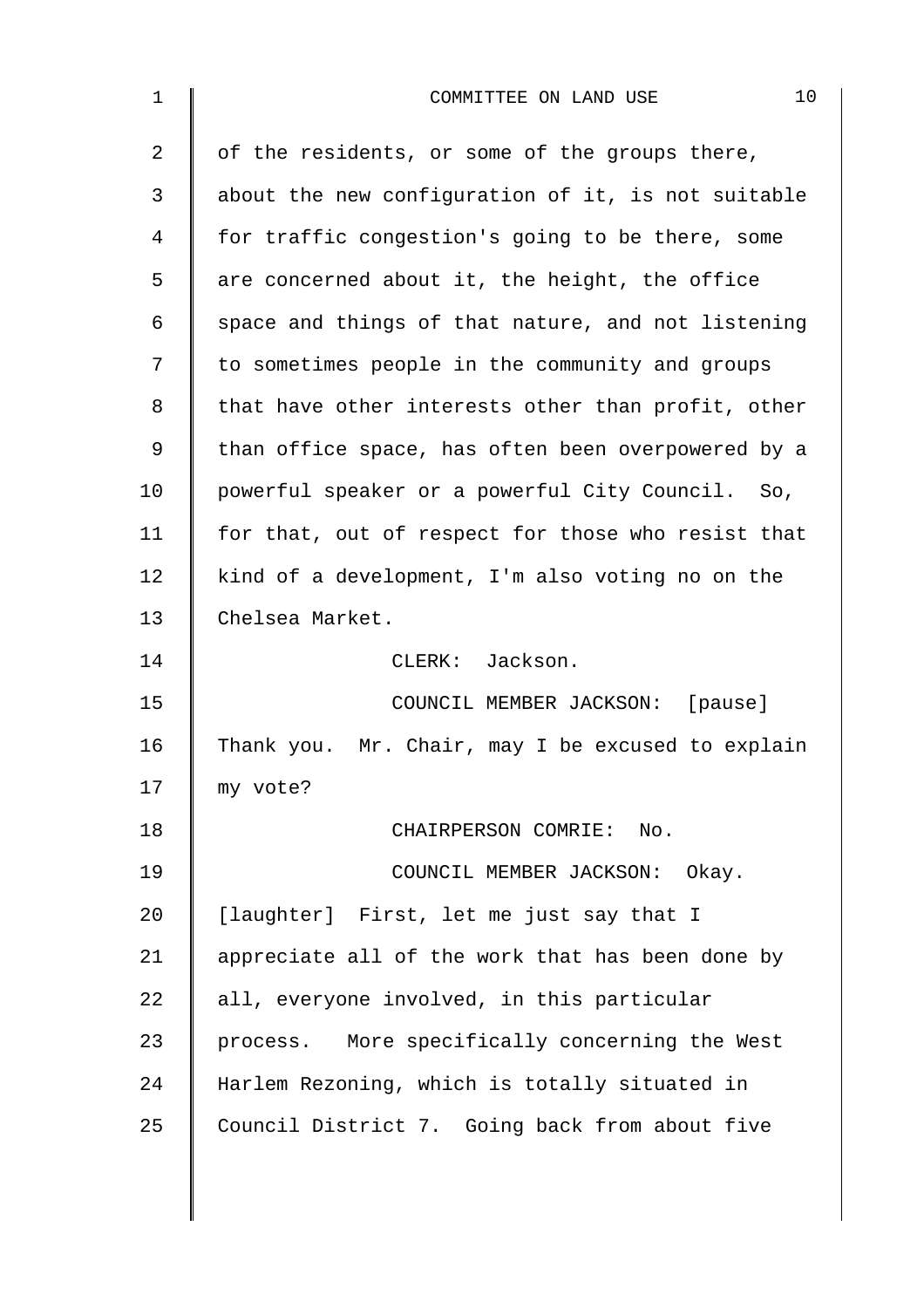| $\mathbf 1$    | 11<br>COMMITTEE ON LAND USE                        |
|----------------|----------------------------------------------------|
| $\overline{a}$ | years ago when Borough President Scott Stringer    |
| 3              | approached me and said that he wanted to try to    |
| $\overline{4}$ | move forward with a West Harlem Rezoning, to       |
| 5              | ensure the preservation, contextual preservation   |
| 6              | of the community. I said to him at that time,      |
| 7              | "I'm in favor of that." So, now we're here five    |
| 8              | years later, with the 90 blocks from 125th to      |
| 9              | 155th Street under consideration. As you know, in  |
| 10             | the Zoning Committee, we put forward a, two        |
| 11             | modifications on that particular matter, based on  |
| 12             | discussions that I've had with all parties         |
| 13             | involved in this particular matter. And based on   |
| 14             | that, I've said yes to that at that point in time, |
| 15             | as far as the Zoning Subcommittee. But I just      |
| 16             | want to address the issue that my colleague        |
| 17             | Charles Barron has raised. And let me say this,    |
| 18             | that the issue that had been raised by the clergy  |
| 19             | is a, issues that are appropriate from a general   |
| 20             | sense point of view. Meaning that their concern    |
| 21             | about the displacement of members of the           |
| 22             | Harlem/Washington Heights community, their concern |
| 23             | about gentrification, their concern about, you     |
| 24             | know, people being priced out--and all of these    |
| 25             | are very legitimate concerns. And I've indicated   |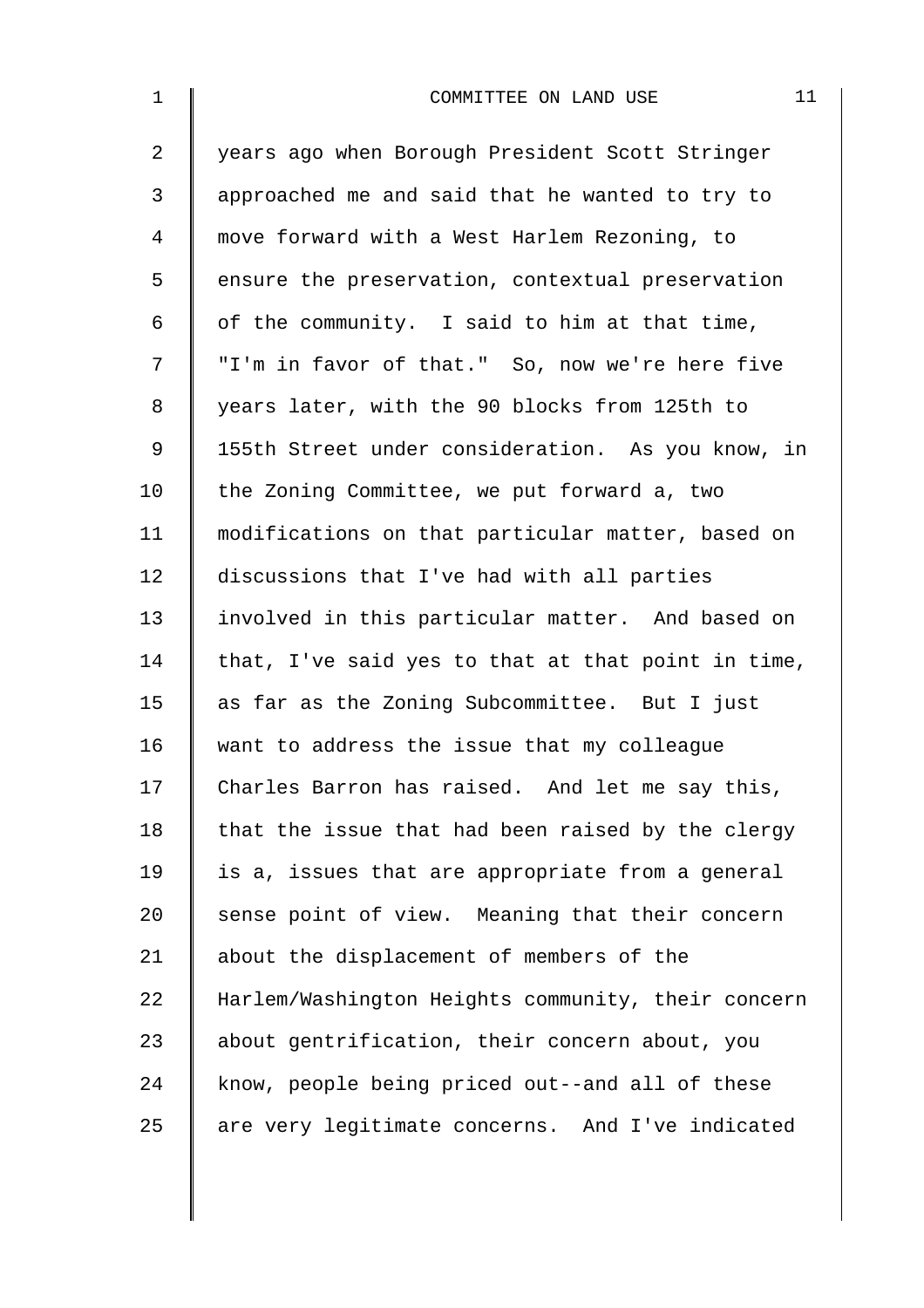| $\mathbf 1$    | 12<br>COMMITTEE ON LAND USE                        |
|----------------|----------------------------------------------------|
| $\overline{a}$ | to them, when I've met with them on at least two   |
| 3              | occasions, that those concerns we can address      |
| $\overline{4}$ | overall and attempt to address on a continuous     |
| 5              | basis, by a group that they want to form. In       |
| 6              | dealing with either landlords or developers or in  |
| 7              | northern Manhattan. But I did indicate to them     |
| 8              | that this particular rezoning is about             |
| $\mathsf 9$    | preservation, and not about upzoning overall, such |
| 10             | as Seward Park, such as 125th Street. This was,    |
| 11             | 95 percent was about preservation. And the one     |
| 12             | area that is being upzoned from a M1 to a mixed    |
| 13             | use, is something that has been requested by       |
| 14             | Community Board 9, that's in their 197A plan. So,  |
| 15             | it's what everyone wants. So, I say that to say    |
| 16             | that we have ongoing issues in the City of New     |
| 17             | York concerning affordable housing, concerning     |
| 18             | displacement, and all the other issues and         |
| 19             | concerns that have been raised. But concerning     |
| 20             | this particular matter, I think that we have,      |
| 21             | concerning the West Harlem Rezoning, I have met    |
| 22             | with everyone that wanted to meet with me on this  |
| 23             | particular matter, and I am clear in my mind, as   |
| 24             | the representative, that the two modifications are |
| 25             | appropriate for this particular West Harlem        |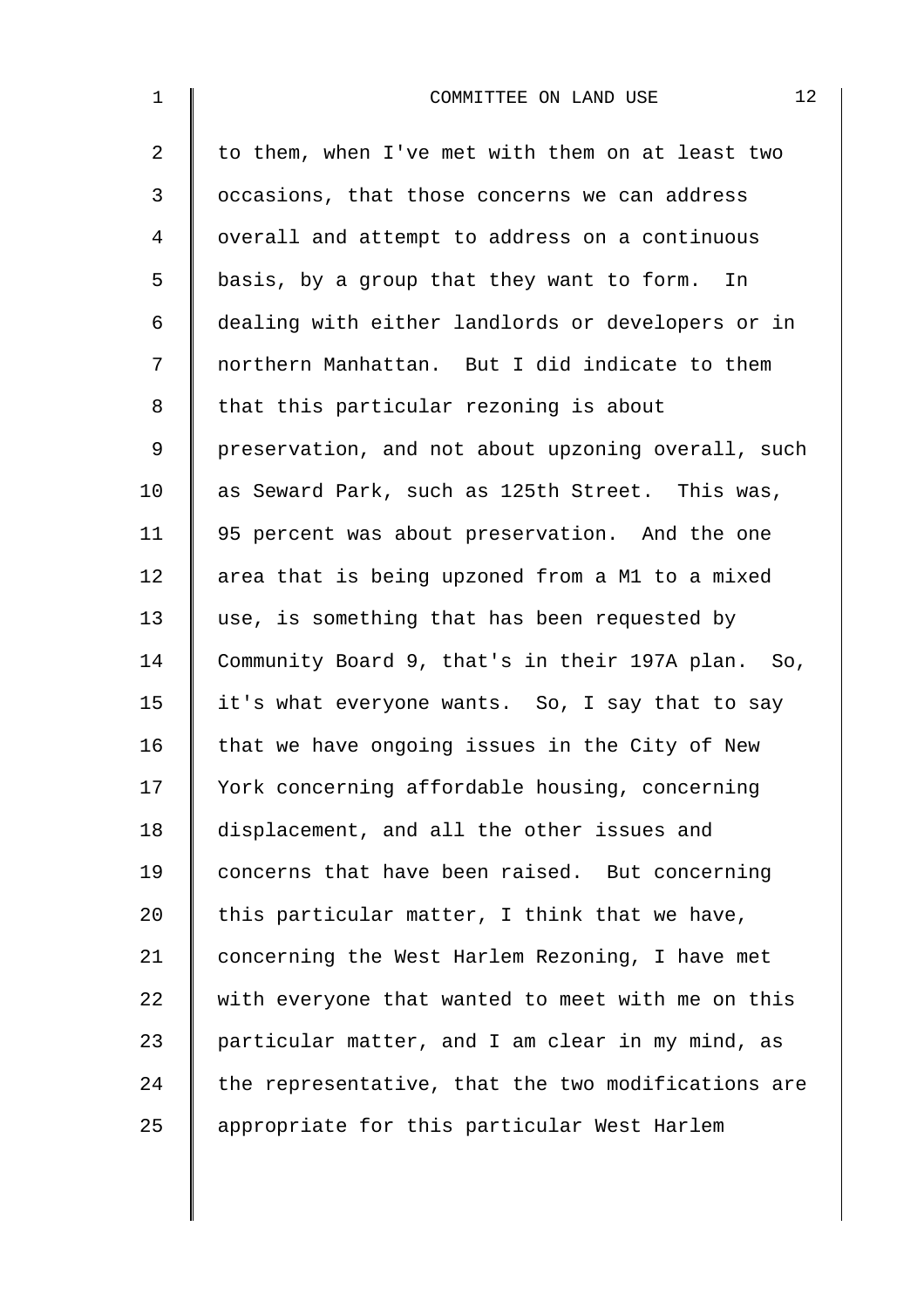| 1           | 13<br>COMMITTEE ON LAND USE                     |
|-------------|-------------------------------------------------|
| 2           | Rezoning. And with that, Mr. Chair, and members |
| 3           | of the public, and my colleagues, I hereby vote |
| 4           | aye on all matters in front of us today. Thank  |
| 5           | you.                                            |
| 6           | [pause]                                         |
| 7           | CHAIRPERSON COMRIE: Can somebody                |
| 8           | get Council Member Williams back in the room?   |
| $\mathsf 9$ | Council Member Mendez, we didn't call you? I'm  |
| 10          | sorry.                                          |
| 11          | COUNCIL MEMBER MENDEZ: I had said               |
| 12          | come back.                                      |
| 13          | CHAIRPERSON COMRIE: Oh, all right,              |
| 14          | sorry. Council Member Palma, did you vote?      |
| 15          | COUNCIL MEMBER PALMA: I, I voted,               |
| 16          | yes, yes.                                       |
| 17          | CHAIRPERSON COMRIE: Okay. Council               |
| 18          | Member Mendez.                                  |
| 19          | CLERK: Council Member Williams.                 |
| 20          | [background comment]                            |
| 21          | CHAIRPERSON COMRIE: She's here.                 |
| 22          | Council Member Mendez is here. [background      |
| 23          | comment]                                        |
| 24          | COUNCIL MEMBER WILLIAMS: I vote                 |
| 25          | aye.                                            |
|             |                                                 |
|             |                                                 |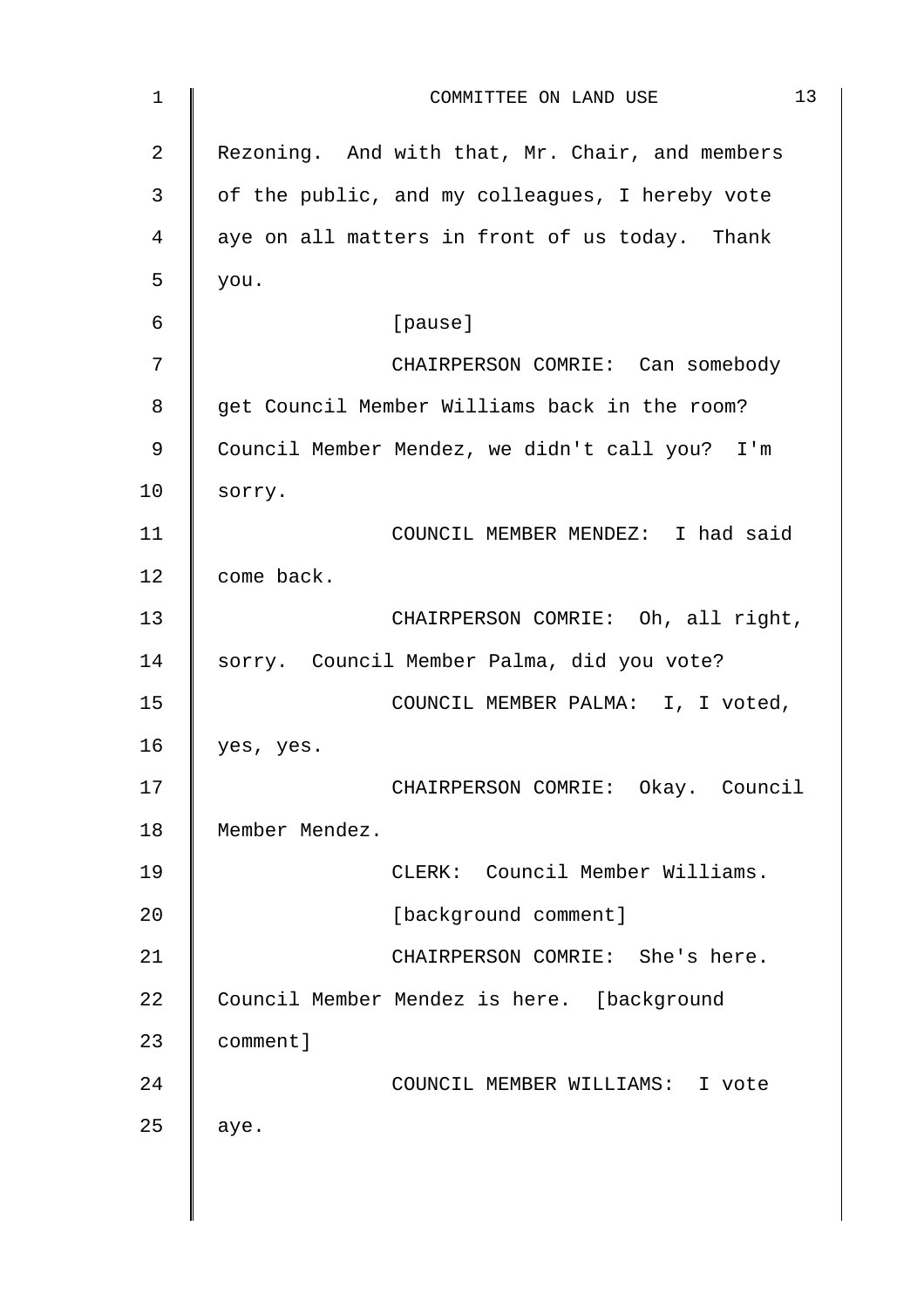| $\mathbf 1$    | 14<br>COMMITTEE ON LAND USE                        |
|----------------|----------------------------------------------------|
| $\overline{2}$ | COUNCIL MEMBER MENDEZ: I never                     |
| 3              | voted, I said come back.                           |
| 4              | CLERK: [off mic] Oh, all right.                    |
| 5              | [on mic] Council Member Mendez.                    |
| 6              | COUNCIL MEMBER MENDEZ: I vote aye                  |
| 7              | on all, and I abstain on Land Use matters 710 and  |
| 8              | 711.                                               |
| 9              | [pause, background noise]                          |
| 10             | CHAIRPERSON COMRIE: Council Member                 |
| 11             | Sanders wants to amend his vote.                   |
| 12             | COUNCIL MEMBER SANDERS: Based on                   |
| 13             | the conversation that representative--Mm, Council  |
| 14             | Member Barron has come out with, I want to abstain |
| 15             | on the issue of Chelsea and on the issue of        |
| 16             | Harlem.                                            |
| 17             | CHAIRPERSON COMRIE: So you're                      |
| 18             | abstaining on 710 and 711, and 715 and 716. Sure,  |
| 19             | you're sure now?                                   |
| 20             | COUNCIL MEMBER SANDERS: [off mic]                  |
| 21             | Yes, sir, thank you.                               |
| 22             | [pause, background noise]                          |
| 23             | CLERK: Vote, Committee on Land                     |
| 24             | Use, all items have been adopted by a vote of 20   |
| 25             | in the affirmative, zero in the negative and no    |
|                |                                                    |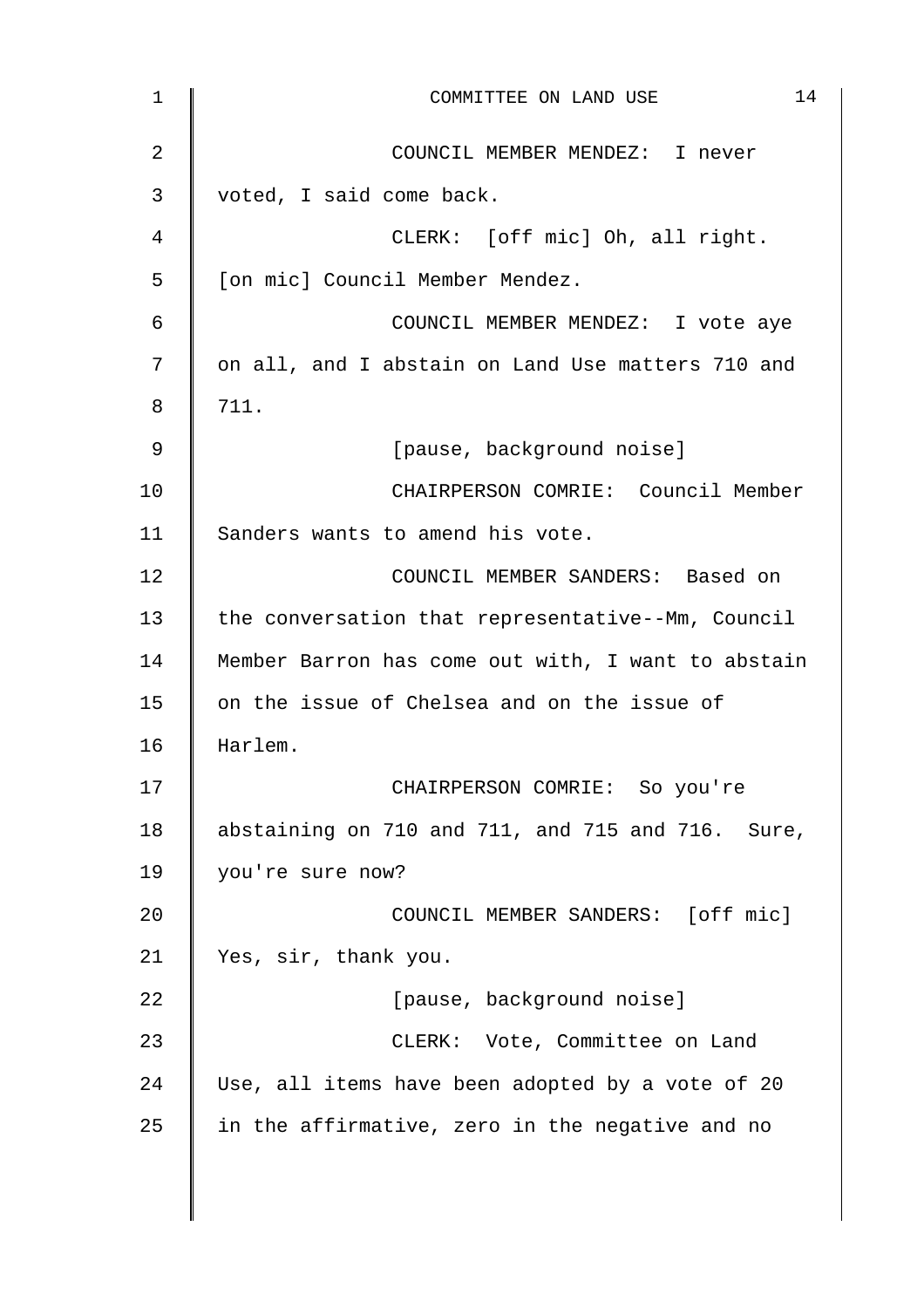| $\mathbf 1$    | 15<br>COMMITTEE ON LAND USE                        |
|----------------|----------------------------------------------------|
| $\overline{2}$ | abstentions, with the exception of West Harlem,    |
| 3              | which has been adopted by a vote of 17 in the      |
| 4              | affirmative, one in the negative, two abstentions; |
| 5              | and in Chelsea Market, which has been adopted by a |
| 6              | vote of 17 in the affirmative, one in the negative |
| 7              | and also two abstentions.                          |
| 8              | CHAIRPERSON COMRIE: Who was                        |
| 9              | negative?                                          |
| 10             | CLERK: Excuse me. Correction on                    |
| 11             | the West Harlem vote, that vote's been adopted by  |
| 12             | 18 in the affirmative, one in the negative, and    |
| 13             | one in the abstention.                             |
| 14             | [pause, background noise]                          |
| 15             | CHAIRPERSON COMRIE: Did everyone                   |
| 16             | present sign the Committee reports that's eligible |
| 17             | to sign? [background comment] With that, the       |
| 18             | Committee, Land Use Committee for October 25th is  |
| 19             | now adjourned.                                     |
| 20             | [gavel]                                            |
|                |                                                    |
|                |                                                    |
|                |                                                    |
|                |                                                    |
|                |                                                    |
|                |                                                    |
|                |                                                    |
|                |                                                    |